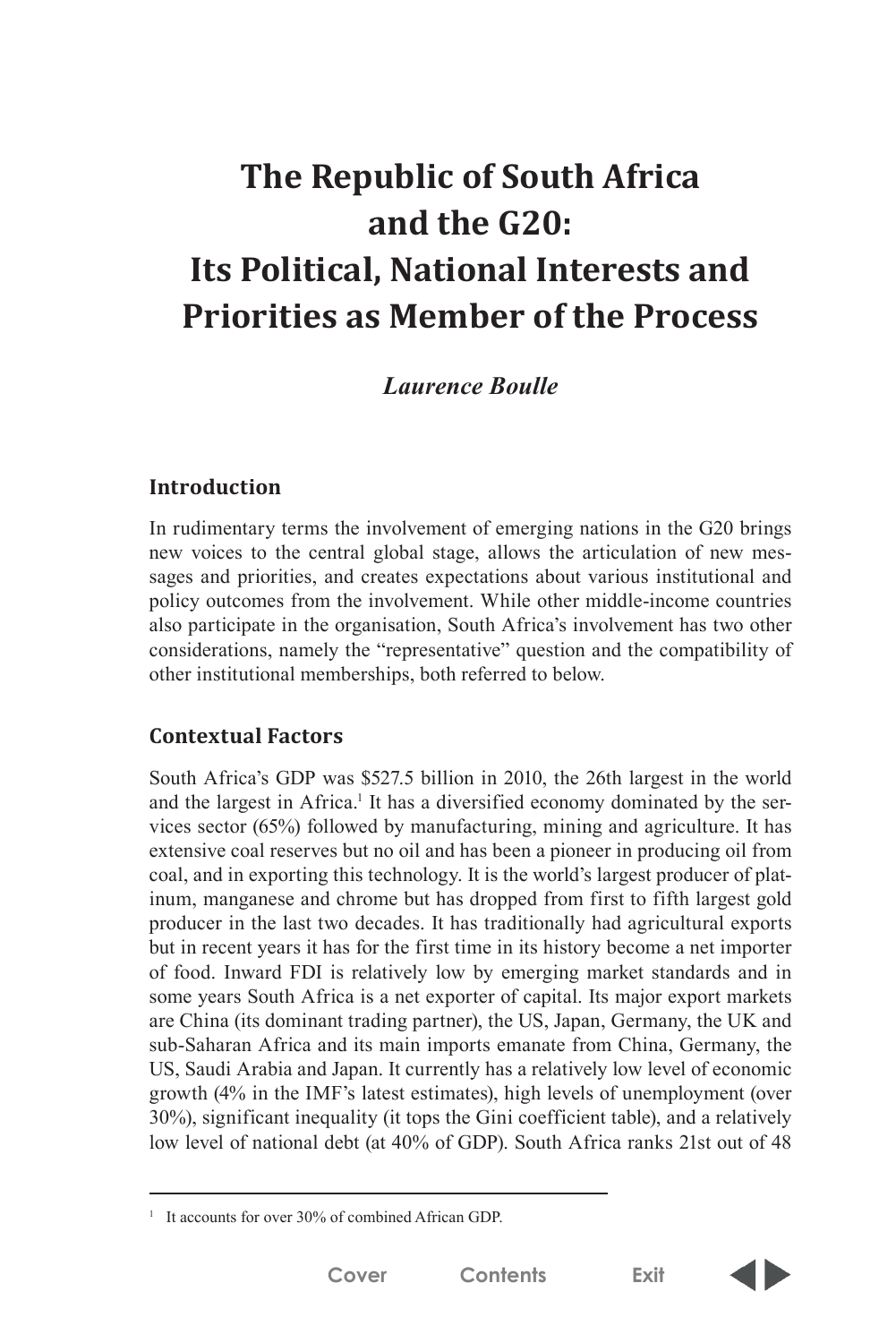countries in the OECD's Regulatory Restrictiveness Index, $2$  and in the 2010 Global Integrity Report, covering 36 countries, South Africa achieved a moderate overall score of 79 out of 100, with an implementation score of 70 (which is considered weak) but with strengths in the legal framework which scored 88.

Institutionally, South Africa has a sophisticated constitution which incorporates liberal constitutional features such as the separation of powers and independent courts, progressive features such as enforceable socio-economic rights, and globalist features such as the contingent relevance of international law principles. The constitution supports a multi-party political system, an independent electoral commission and a range of independent economic and administrative institutions such as the central bank and a public protector. There is also an efficient revenue service. At the apex of the constitutional system is a court of 11 judges which can adjudicate on all matters with a constitutional element, which in the South African context entails a broad mandate over matters ranging from the separation of powers to citizens' rights to water, housing and anti-retroviral drugs. There is a pluralistic legal regime which includes provisions for African customary law and the invocation of international law principles in appropriate circumstances.

Regionally South Africa is a member of the SACU, the SADC and the AU (and its off-shoot NEPAD) and internationally has been a long-standing member of the UN, GATT and WTO. The country has had a prominent role in the IMF and is currently a rotating member of the UN Security Council but is not a member of ICSID. Besides its membership of the G20 South Africa is also, with India and Brazil, a member of the development-oriented organisation IBSA and since 2011 it has been a member of the BRICS together with those countries and China and Russia. The African memberships raise questions about South Africa's "representative" role and the BRICS membership about the "gateway into Africa" issue, given the relatively small size of its economy in the BRICS context. Membership of these organisations is also significant in terms of the regrouping of emerging countries since the late 1990s through various regional organisations; while these are commensurate with more established regional groups they are not always compatible with the imperatives of multilateralism. It does entail, however, that there could be some collectivity of action by such groupings within the G20.

#### **The Representational Issue in the G20**

The G20 was explicitly established on a non-constituency basis and is portrayed as a partnership between individual developed and emerging economies. However, in the case of South Africa the "first from Africa" tag has been



<sup>&</sup>lt;sup>2</sup> China, Iceland and Russia are the most restrictive and the Netherlands, Portugal and Luxembourg the least restrictive.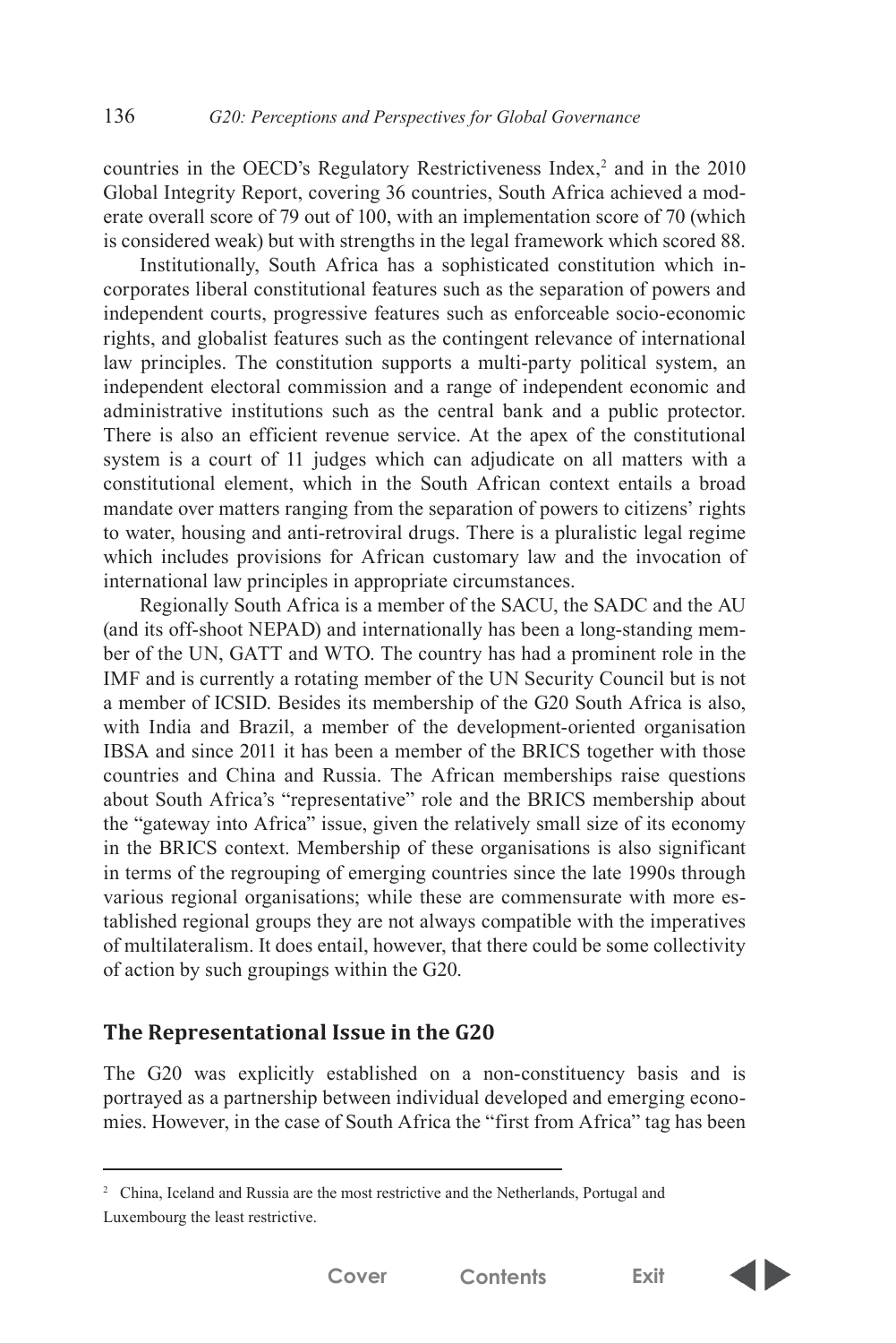transposed from the World Cup in 2010 to both the BRICS and the G20. This is an onerous tag given the relatively small weight South Africa carries in international affairs and the immense economic, political and cultural diversity in a continent approaching 1 billion people. However, the fact remains that over 50 African countries are not represented in the  $G20<sup>3</sup>$  and despite South Africa having no direct mandate there have been pronouncements in diplomatic quarters that the country should seek to "represent" the continent. There has even been some self-definition along these lines by South African leaders, for example at the G20 working dinner in 2009 President Zuma stated:

As Africa we bring to the G-20 summit the key message that we must act together as the developing and developed world, promote stronger and more effective and equal international partnerships for growth and development.

Other commentators have suggested that South Africa has a "moral obligation" towards the continent to call for such matters as a more responsible management of the global financial system. However, there are as many objections to this representational role on the basis that Africa is not a single economic entity but a highly diverse continent. In practical terms South Africa has used its membership of NEPAD<sup>4</sup> and the  $C$ -10<sup>5</sup> for purposes of consultation and report backs on G20 matters. Moreover, in 2010 a communiqué from the C-10 made several pronouncements on the G20, requesting South Africa to circulate a summary of its position to all members in advance of the Seoul Summit that year. Article 14 of the communiqué stated:

We remain concerned that Africa is not adequately represented in key international fora, including the G-20. Africa's participation should not depend on ad hoc invitations from the G-20 summit host. In this regard, we took note of the African Union recommending that Africa's participation be formalised in the G-20. We hope that the forthcoming G-20 summit will extend membership accordingly.

However while generic "representation" along these lines is always feasible, the notion that South Africa can represent Africa on specific issues remains problematic given that Africa economies are embracing globalisation and neo-liberal policies in very different degrees and have immense structural differences in terms of resources, investment, infrastructure and the like.

Similar issues arise in relation to the "representation" of the regional interests in SADC or SACU. While customs and some trade links operate





<sup>&</sup>lt;sup>3</sup> Other than through the presence by invitation of the AU, along with other regional groups.

<sup>4</sup> This is an economic development plan for the AU.

<sup>&</sup>lt;sup>5</sup> This is a Committee of 10 African Finance Ministers and Central and Regional Bank Governors established in 2008.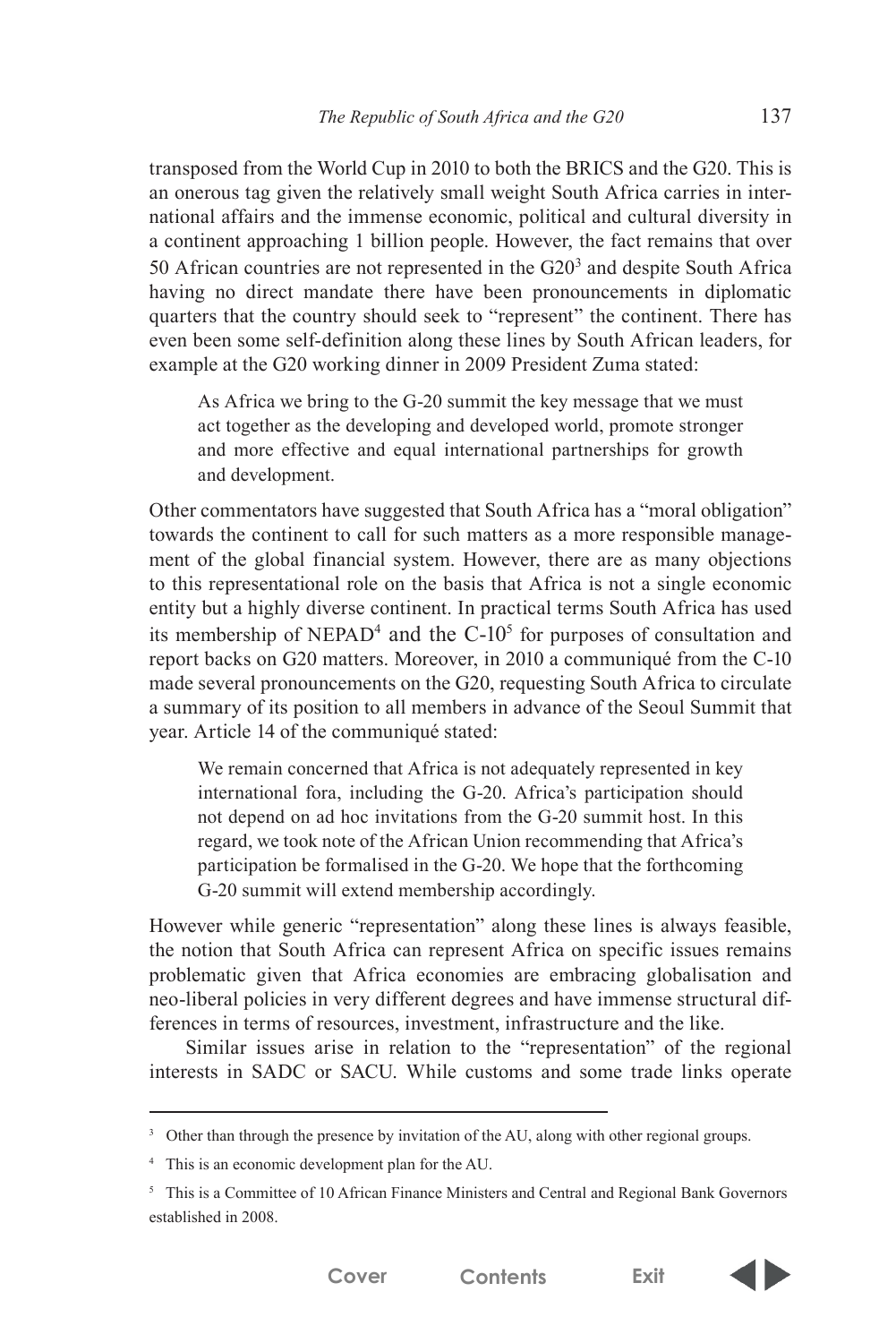on a regional basis through these institutions there is in fact a relative lack of economic integration within the region. Moreover, South Africa has no specific mandates for the G20 in relation to regional issues and as the dominant economy in the two regional organisations there are reasons for other member countries to have concerns over the representation question.

It can therefore be expected that South Africa will bring to the G20 table its own interests, packaged as general and universal principles. As President Zuma indicated in the Seoul leaders' summit,

South Africa participates in the G-20 summit within the context of contributing to and strengthening the multilateral system to ensure fair and effective responses to the challenges confronting world trade today. South Africa is part of the G-20 as it is systematically important for the country, with national economic interests to promote.

South Africa is represented in the G20 through the Office of the Presidency and in promoting the country's own political and economic interests it focuses on economic growth, the attraction of quality inward FDI and increased employment. The South Africa delegation conducts pre- and post-G20 briefings and reports with a statutory-based body known as NEDLAC, a consultative forum in which government, business, organised labour and civil society engage with one another on the future economic directions of the country.<sup>6</sup> While NEDLAC is designed to discuss and reach consensus on issues of social and economic policy for the country, it does not mandate the G20 delegation and the government has conceded that the council should be involved to a greater extent in relation to matters coming before the group.

As regards its own potential benefits, G20 membership provides South Africa with an international profile and potential diplomatic leverage more prominent than any direct economic benefits. An example of an area in which South Africa needs to promote its direct economic interests in the G20 is in relation to mineral beneficiation. The relative lack of beneficiation is a particular weakness of the South African economy, in particular in relation to minerals such as iron ore where the country exports most of its products as raw materials and imports steel and manufactured products in return. However, there is likely to be little traction in the promotion of this economic interest in the G20 whereas in the BRICS it has made some nominal headway: for example, after the 2011 BRICS summit the Minister of Trade and Industry indicated that Chinese delegates were sympathetic to South Africa's call for foreign investment in the beneficiation sector. While such statements are often made for domestic political consumption, and any beneficiation benefits might be



<sup>6</sup> NEDLAC was established by the National Economic Development and Labour Council Act No 35 of 1994. The main departments involved from government are Trade and Industry, Finance, Labour and Public Works.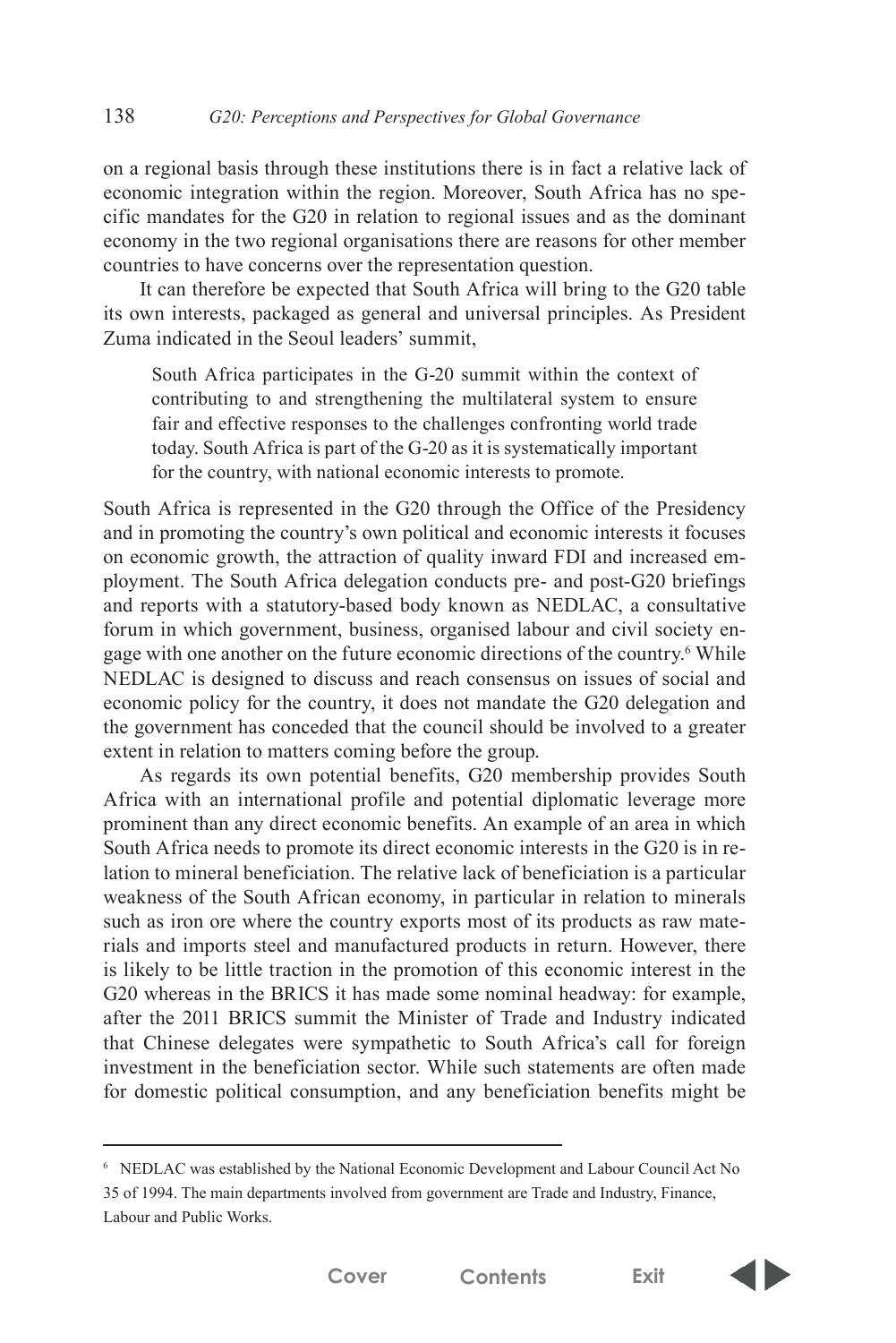limited, the BRIC economies do collectively offer a potential investment pool for developing countries such as South Africa.

#### **Procedural Issues in the G20**

Attention is given to three procedural issues in the G20 in which emerging nations such as South Africa could be involved—agenda setting, the discourse on the global political economy, and compliance issues. This is against a background of general procedural requirements of inclusion, consultation and transparency which can be expected of a body itself prescribing good governance for other international and domestic institutions.<sup>7</sup>

Both political science and group dynamics recognise the importance of agency in the development of agendas for meetings and summits. Agendas establish the normative discourse for discussions, they frame the questions, they privilege some issues over others, and they marginalise or exclude topics not palatable to the agencies concerned. Danny Bradlow<sup>8</sup> contends that the G20's elevation from a ministerial to a leadership summit can benefit developing countries through the capacity to influence agendas and focus on long-term goals which are infused with short-term objectives. His argument is that emerging nations must seek to influence the agenda at the leadership level by pushing for their national economic and political interests within the broader framework of global governance, such that emerging countries' G20 objectives dove-tail with their domestic priorities.

Nominally, it is the rotating chairs of the organisation that can determine agendas and priorities for summit meetings, but in practice the G7 has had particular influence in this regard. Generally, the G7 heads of state and finance ministers meet before G20 meetings, which allows them to formulate common agenda items which are legitimised by the G20 meetings. Bradlow laments the influence of the G7 over the G20 agenda, commenting:

The shift in power away from the G-7 should not be overstated. While these countries have accepted the G-20's pre-eminence in economic matters, they have not surrendered their control over the global economic agenda, which is dominated by the regulatory and governance issues of most interest to them. The shifting balance of power merely means that the rising powers in the G-20 can participate





<sup>7</sup> While the subject is not dealt with here, the development of independent mechanisms of public accountability for the IMF is long overdue in terms of universal principles of good administrative law.

<sup>8</sup> "Reforming Global Economic Governance: A strategy for middle powers in the G20", *Social Europe Journal* (Available at http://www.social-europe.eu/2010/08/reforming-global-economicgovernance-a-strategy-for-middle-powers-in-the-g20/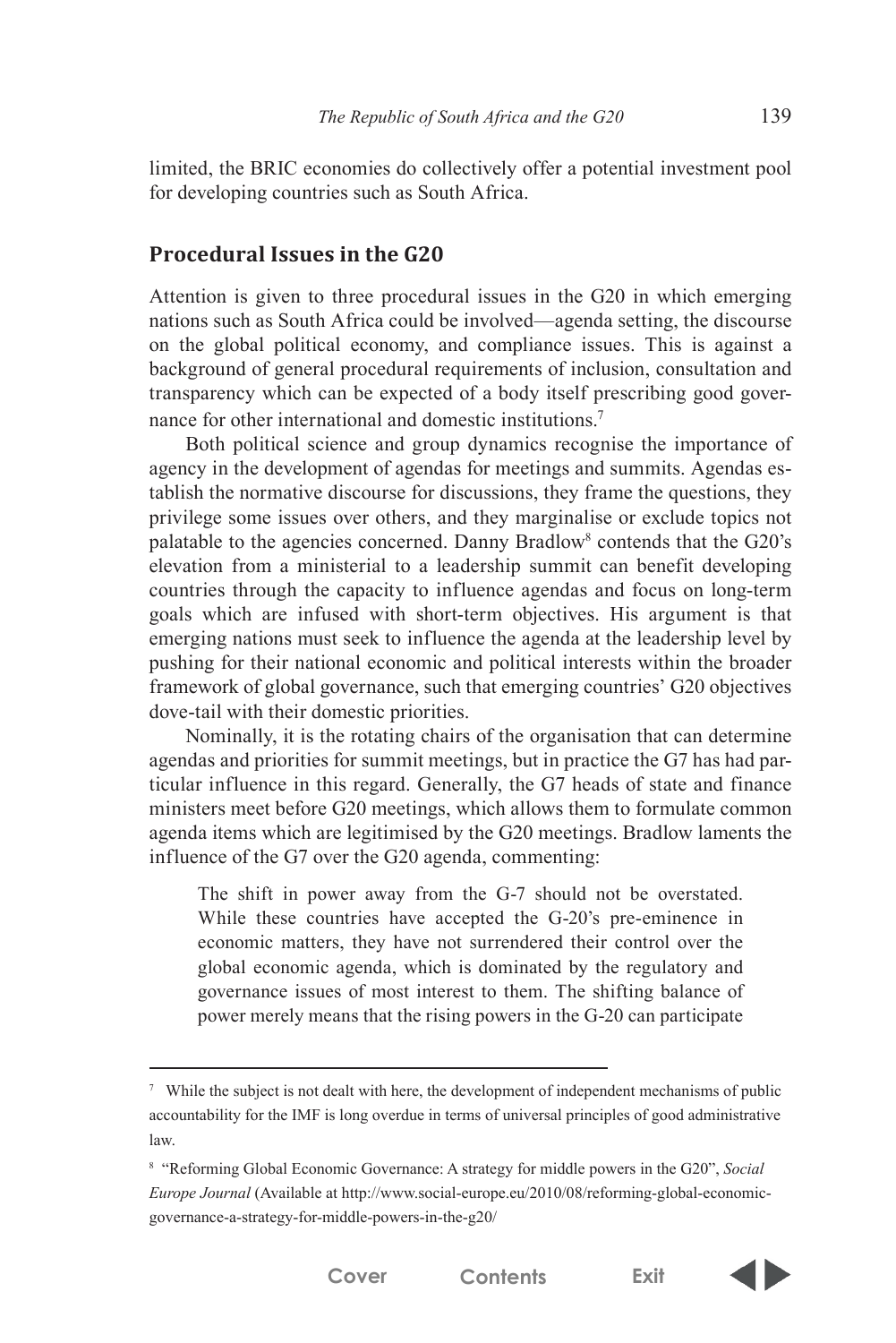in the discussions of these agenda items and can influence their prioritisation. They do not appear able, however, to persuade the G-20 to take decisions that the G-7 opposes, $9$  nor does the 'consensusbased' nature of the organisation allow it.

Some indication of the conservative nature of G20 agendas emanates from France, the current head of the institution, which has listed the following priorities for its tenure:

- Reforming the international monetary system;
- Strengthening financial regulation;
- Combating commodity price volatility;
- Supporting employment and strengthening the social dimensions of globalisation;
- Fighting corruption and working on behalf of development.<sup>10</sup>

This agenda has changed a negligible amount since the inception of the group more than a decade ago. Moreover, while emerging nations' interests can be read into the generalised agenda priorities, their very breadth allows them to be reframed in terms of dominant power interests. Issues that matter most to G7 countries tend to come to the surface of G20 discussions but the agenda control is not overt in nature. In a study of nine G20 communiqués Martinez<sup>11</sup> found that the G7's position was reflected twice as much as the G24's position and that the organisation remained neutral on issues in which G7 consumers, firms or governments would have to bear the costs had the G24 position prevailed, for instance imposition of capital controls by developing countries and removal of tariffs and subsidies in agriculture.

However, the rotating leadership arrangement does allow for broader influences. When China was G20 chair in 2005, reform of the Bretton Woods institutions topped the agenda. Moreover, the BRICS grouping now formulates positions in advance of G20 meetings, making them less easy to overlook. Finally, leadership in the G20 working groups provides some direct influence for emerging nations: for example, on 23 May 2011, South Africa and Australia, co-chairs of the IMF reform working group, issued a joint statement calling for greater transparency and meritocracy in the appointment of



<sup>9</sup> Ibid.

<sup>&</sup>lt;sup>10</sup> See "The Priorities of the French Presidency". Available at www.g20-g8.com/g8-g20/english/ priorities-for-france/the-priorities-of-the-french-presidency.75.html , accessed 10 March 2011.

<sup>&</sup>lt;sup>11</sup> Leonardo Martinez-Diaz, "The G-20 after Eight Years: How Effective a Vehicle for.

Developing-Country Influence" (2007) accessed at http://papers.ssrn.com/sol3/papers. cfm?abstract\_id=1080280, on 05/07/2011.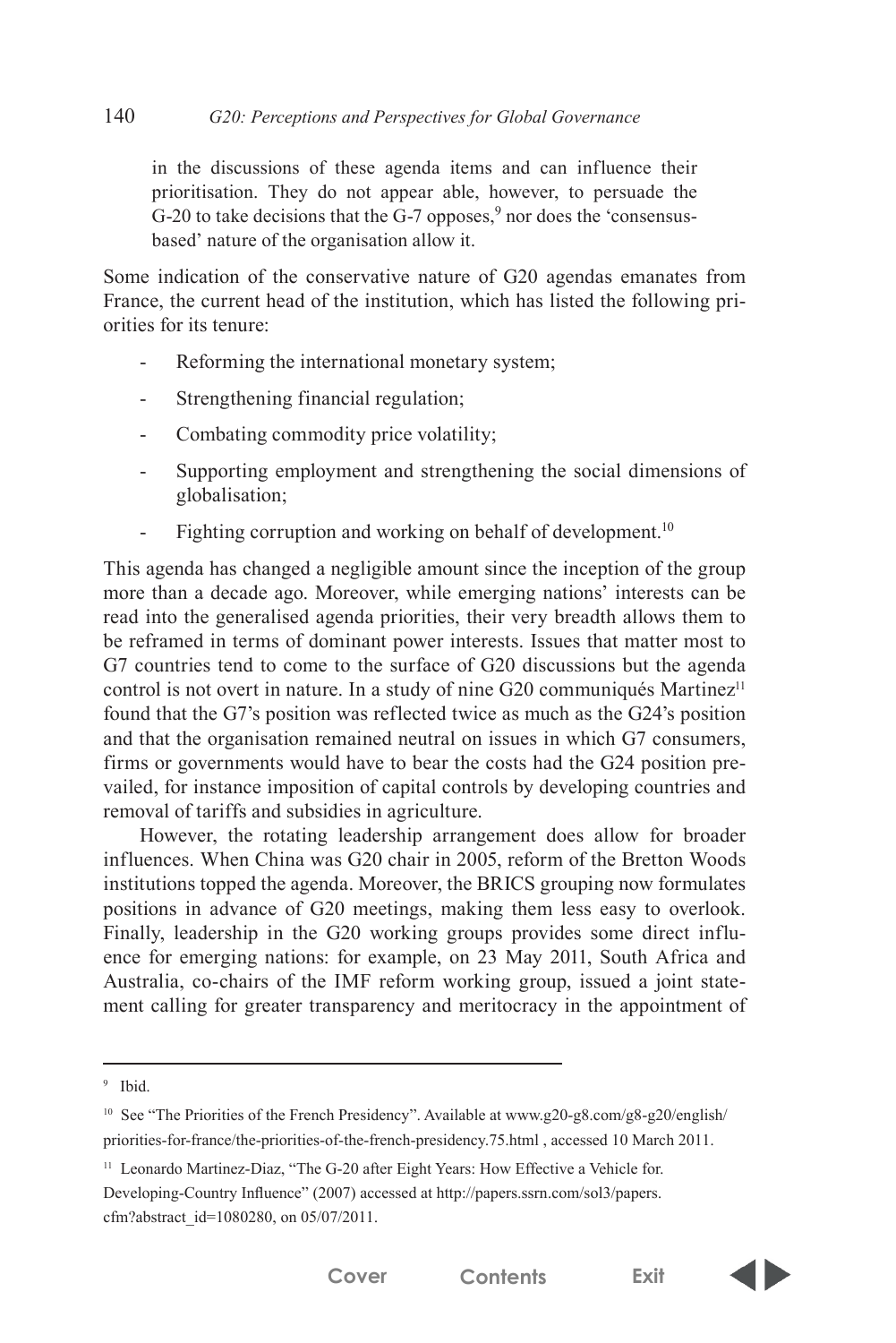the IMF head.12 While pronouncements may not significantly impact agendas, they do modify the discourse of the global political economy.

Two illustrations suggest that while the G20 is a provider of general truths as opposed to specific deliverables the dominant discourse can be challenged and in some respects changed. The first relates to financial inclusion which within a relatively short time has become part of mainstream thinking and prominent in the G20. The second is in relation to economic growth which is usually measured in average per capita terms where it is assumed to be commensurate with poverty reduction, whereas issues of distribution and equality and other cultural, social and political issues have now been incorporated into the economic growth discourse. Whereas language and terminology deriving from the Washington consensus, such as "free trade", "removal of barriers" and "market choices", purport to be neutral and even scientific, they impose a particular ideology on global discussions within which it is difficult to challenge prevailing policies. While conventional economic dogma has been a remarkable survivor of the GFC, the greater involvement of emerging nations provides some space for alternative discourses, and where terminology changes so do perceptions.

The third procedural area in which emerging nations might attempt to influence the G20 is in relation to compliance. In the absence of a treaty basis for its establishment, functions and powers, there are limitations to the enforceability of its decisions and recommendations. In fact, the path of international economic decisions and pledges are strewn with unmet promises and ignored reports, for example the 2005 G8 aid commitments to developing countries to the value of \$50 billion.13 Compliance with international policies by developed countries is a function of their national interests, domestic politics and international strength, whereas in the developing world it is a function of diplomatic and market pressure which can be difficult to withstand.14

It is a truism that the implementation of G20 recommendations is not undertaken by the organisation itself, but relies on global and domestic compliance measures. While national and international NGOs have undertaken extensive monitoring and compliance activities in relation to international financial and domestic political institutions, the centre stage role of emerging nations provides them with the vantage to undertake some of these themselves.



See *The New Age*, Johannesburg, 23 May 2011.

<sup>&</sup>lt;sup>13</sup> The G8's Deauville Accountability Report claims substantial compliance but in a context of decreasing ODA post the GFC, civil society has criticized it as reducing accountability to a smoke and mirrors exercise. See "G8 'cooked books' over Gleneagles aid pledges", http://mg.co.za/ article/2011-05-19-g8-cooked-books-over-gleneagles-aid-pledges.

<sup>&</sup>lt;sup>14</sup> South African banks, for example, are required to comply with Basel and other international standards as conditions of doing business in Europe or North America and not because of legal enforceability.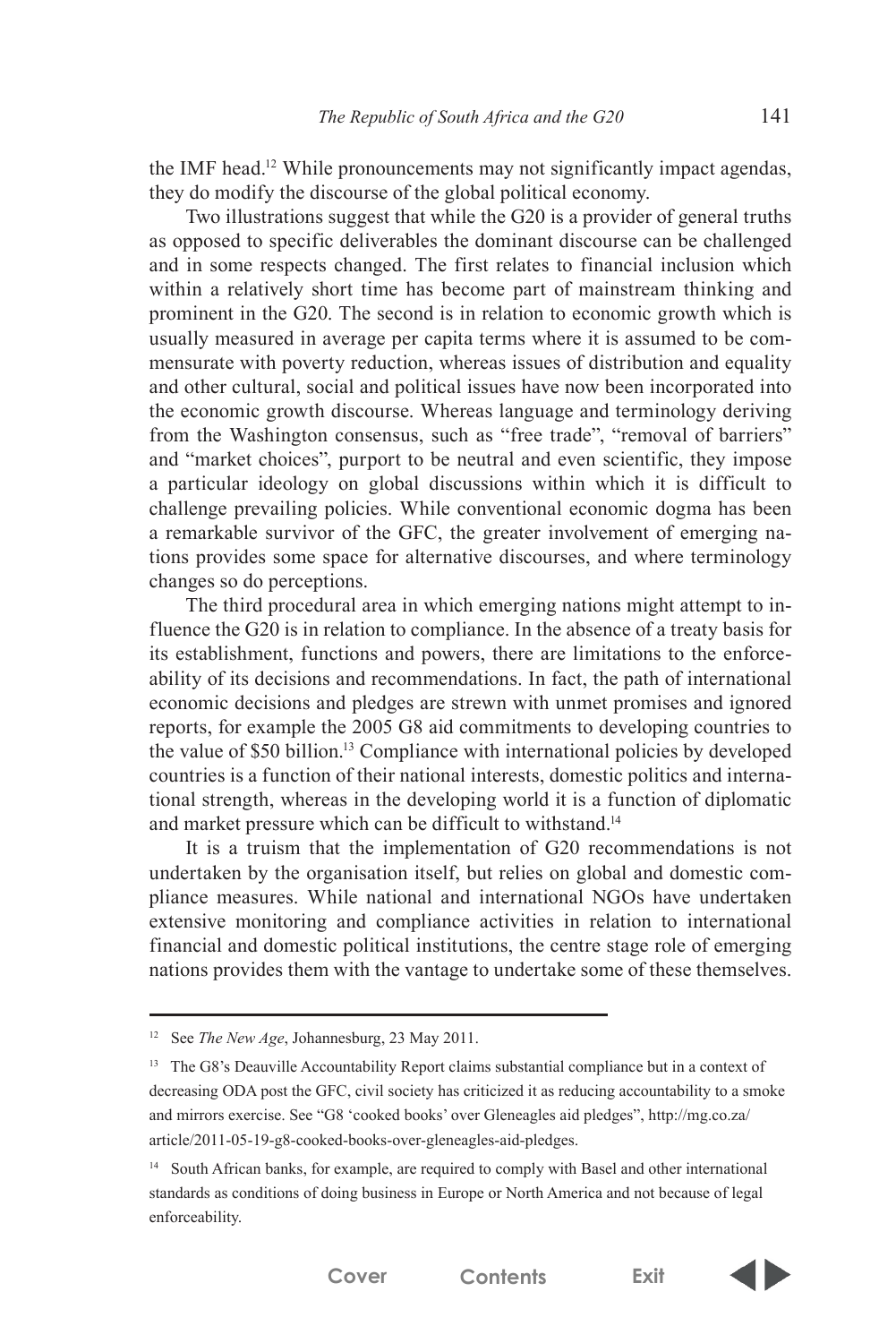While this is more a defensive than an activist role it would provide for a largely unaccountable institution to be evaluated publicly in terms of its own rhetoric.

#### **Substantive Issues**

Given the relatively modest power of emerging nations such as South Africa, direct influence over G20 policy is likely to be restricted. However, reference is made here to three areas in which there might be constructive contributions reflecting some of the world's economic and political plurality.

The first is in relation to the Seoul Development Consensus which outlines target areas for G20 countries in developing their domestic economies within the framework of broader G20 objectives. The Consensus has nine broad focus areas, including infrastructural development, human resources development, trade, private investment and job creation, food security and growth with resilience. While worded at a high level of generality, it provides legitimacy to current South African projects such as a major electricity generation project in Medupi, Limpopo, funded by international financial institutions, a public works programme designed to instil practical skills, a key focus on job creation in the 2011 budget including capital support for SMMEs, and increased social security for a society still recovering from historic inequalities and disadvantages. However, within this framework, South Africa has developed its own local policy projects: for example, in manufacturing it is funding an extensive industry policy and in relation to food security has focused on rural development through support projects for peasant farmers which do not always comply with comparative advantage principles.

South Africa has remained committed to the Doha Development Round despite the lack of real progress in the past four years, which coincides with the incorporation of Doha into G20 discussions despite the grouping being initially formed for financial institutional reform and not for trade issues.<sup>15</sup> However, in this area, South Africa would be in the same position as many developing and emerging economies in being opposed to the opening of its markets while its agricultural sector is faced with subsidies and restrictions in developed states. However, this is also an area in which South Africa could, in terms of the discussion above, further promote a concept of economic development which embraces not only the economic dimension but cultural, social and political



<sup>&</sup>lt;sup>15</sup> It has been suggested, not entirely tongue-in-cheek, that South Africa could contribute to the trade debate by getting the G20 to Declare Doha Dead, and for fresh negotiations to commence on agriculture.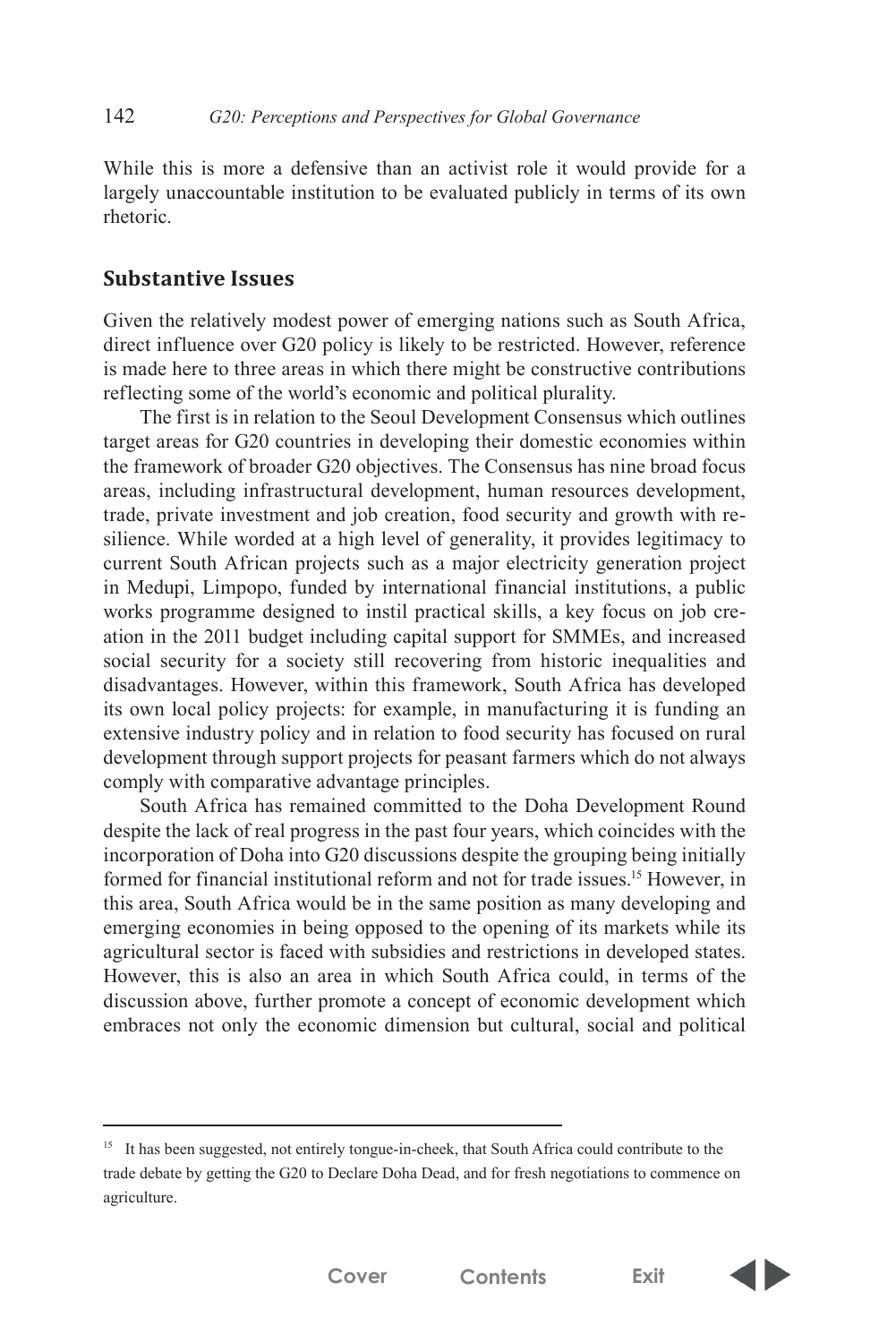issues as well to avoid what Joseph Stiglitz has called the "rich country, poor people" syndrome.16

A second area in which the G20 could be helpful to emerging nations is in developing policies and frameworks on financial inclusion. Since September 2009, the G20 has had a financial inclusion expert group with various subgroups, for example on SME finance. The Seoul summit established the Global Partnerships for Financial Inclusion (GPFI) against the background of one-third of the world's population, and many MSMEs, being totally or effectively excluded from financial products and services. The initiative is designed, in collaboration with other relevant institutions, to give effect to the G20's Financial Inclusion Plan. The GPFI is required to monitor its implementation and submit a progress report to the next meeting in France. While South Africa has a highly developed finance sector it has the same inclusion problems as other emerging nations though its inclusion index is considerably higher than other African states. This is being addressed through policies and practices engaging both public and private sectors, for example through mobile phone banking in which South Africa is a global leader.17 As is known from the GFC, over-inclusion in terms of excessive access to credit brings its own problems. However, in an interdependent global finance system, these are not matters which can only be regulated at the domestic level and the control of credit rating agencies is a matter which deserves attention in organisations such as the G20.

As regards the more generic issues facing the G20, Peter Draper has suggested that there are four areas in which South Africa has been emphatic since the grouping's inception, namely in supporting global growth, regulatory financial reform and reconfiguration of the IMF, currency management practices and the Doha Round.18 Draper also suggests that given the complex financial and economic issues involved in some of these matters their furtherance might be best left to technocrats such as finance ministers and central bank governors. Given the limited meeting time and the absence of a permanent secretariat in the G20, this concept has some credence, although its



<sup>&</sup>lt;sup>16</sup> Joseph Stiglitz, Lecture on the global economy, delivered at the University of the Witwatersrand, Johannesburg, July 2010.

<sup>&</sup>lt;sup>17</sup> However South Africa is one of the economies where access to credit has to be balanced with consumer protection systems and financial literacy, new legislation in the form of the National Credit Act No 34 of 2008 and the Consumer Protection Act No 68 of 2008, each establishing dedicated regulatory institutions.

<sup>&</sup>lt;sup>18</sup> See The South African Objectives in the G20 Leaders Summit, Business Report, www.saiia. org.za/index.php?view=article&catid=67%3Aeconomic-diplomacy-opinion, accessed 18 March 2011.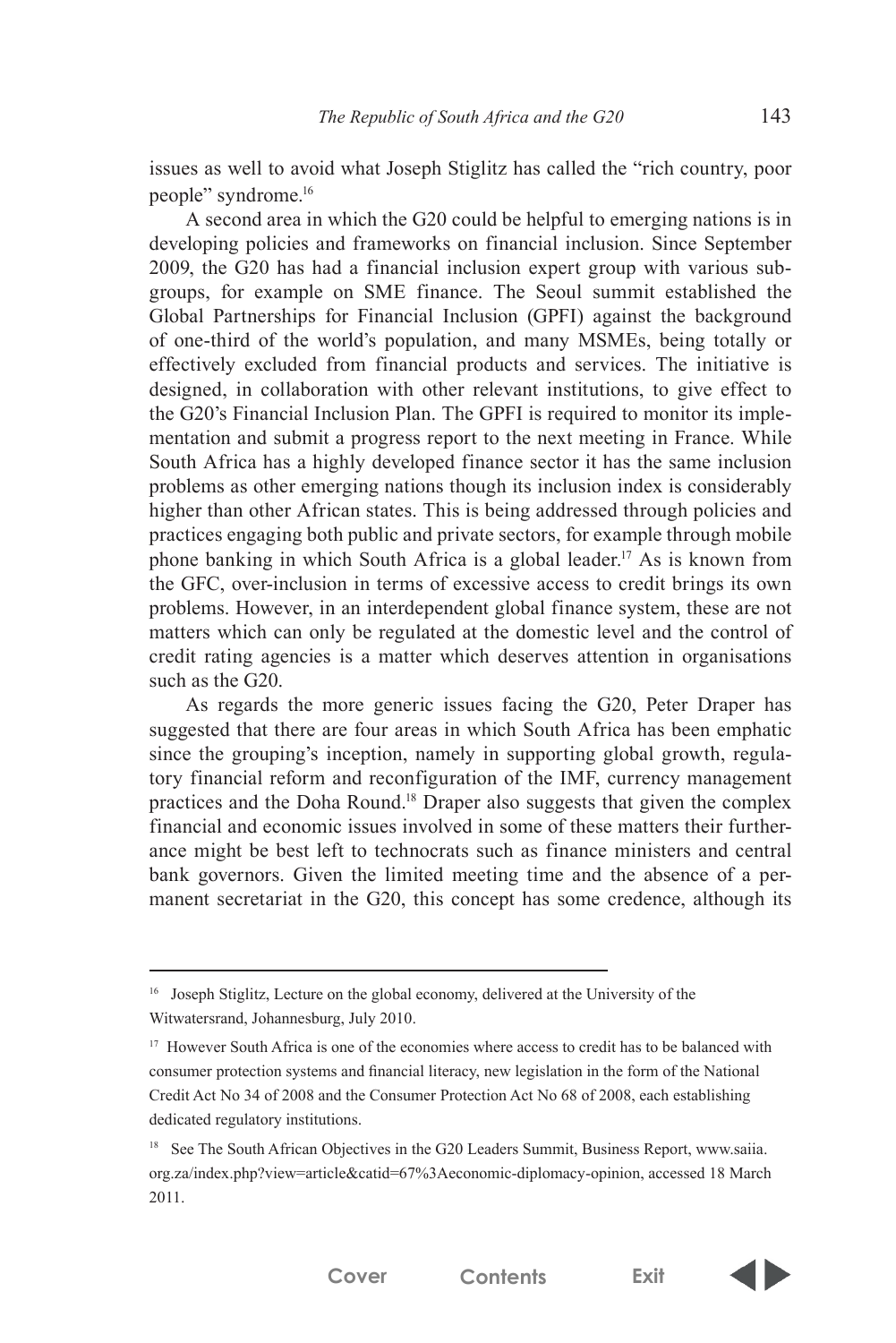referrals to international financial institutions, whose records have not always been impressive, has its critics.

One area in which technical and management issues arise is in relation to the financial transactions tax (FTT) policy, which has regained currency since 2010. A cross-border FTT would involve a levy as low as 0.0005% on equities, shares, bonds and other transactions, including derivatives—these kinds of international transactions are about 75 times as large as the global GDP. An FTT would have two principal objectives. The first is to raise revenue for specific purposes, such as economic development to offset reductions in ODA emanating from developed countries, or a climate change fund; the second is to impose some check on volatility caused by speculative and high volume currency movements. Even at a low rate the proceeds would be immense.<sup>19</sup>

An FTT is currently supported by countries such as France and Germany and by other EU countries provided that all EU members also agree, by no means an easy achievement. It has also recently received support from 1000 economists in a letter to the G20 lobbying for this group to support the tax. For optimal effectiveness, a FTT would need to be spread among a wide range of countries. However, on the assumption that there would be support for such a tax, there would also be concerns among emerging nations as to its use. The philosophy behind the tax is that it would be used for public goods such as managing climate change, health, education and water in the developing world, and food security for the globe. However, as the tax would be levied in domestic jurisdictions and not internationally it would be tempting for developed countries to deploy it to recover the billions of dollars spent bailing out their private financial corporations. Moreover, countries with a developed financial sector, such as South Africa which already has a tax on cross-border share transactions, could potentially generate significant amounts of revenue from a FTT, but other capital-seeking countries would be sensitive about its implications for attracting investment.

A final area in which the G20 could assist emerging nations is in relation to currency balancing. In past years the South African currency has increased in value vis-à-vis dominant global currencies, with negative implications for exports, and in particular for manufacturing industries, which in turn leads to unemployment and undermines economic diversification. In a recent presentation in Johannesburg, Joseph Stiglitz has argued that South Africa should be more interventionist in order to weaken the South African rand. These views find resonance with some sectors of industry and with organised labour. However, while emerging economies have particular problems with currency, there are concerns in all economies over currency manipulations, overt and covert. Moreover, the current dispute between China and the US has been moved



<sup>&</sup>lt;sup>19</sup> For example a rate of 0.05% would raise approximately \$650 billion annually.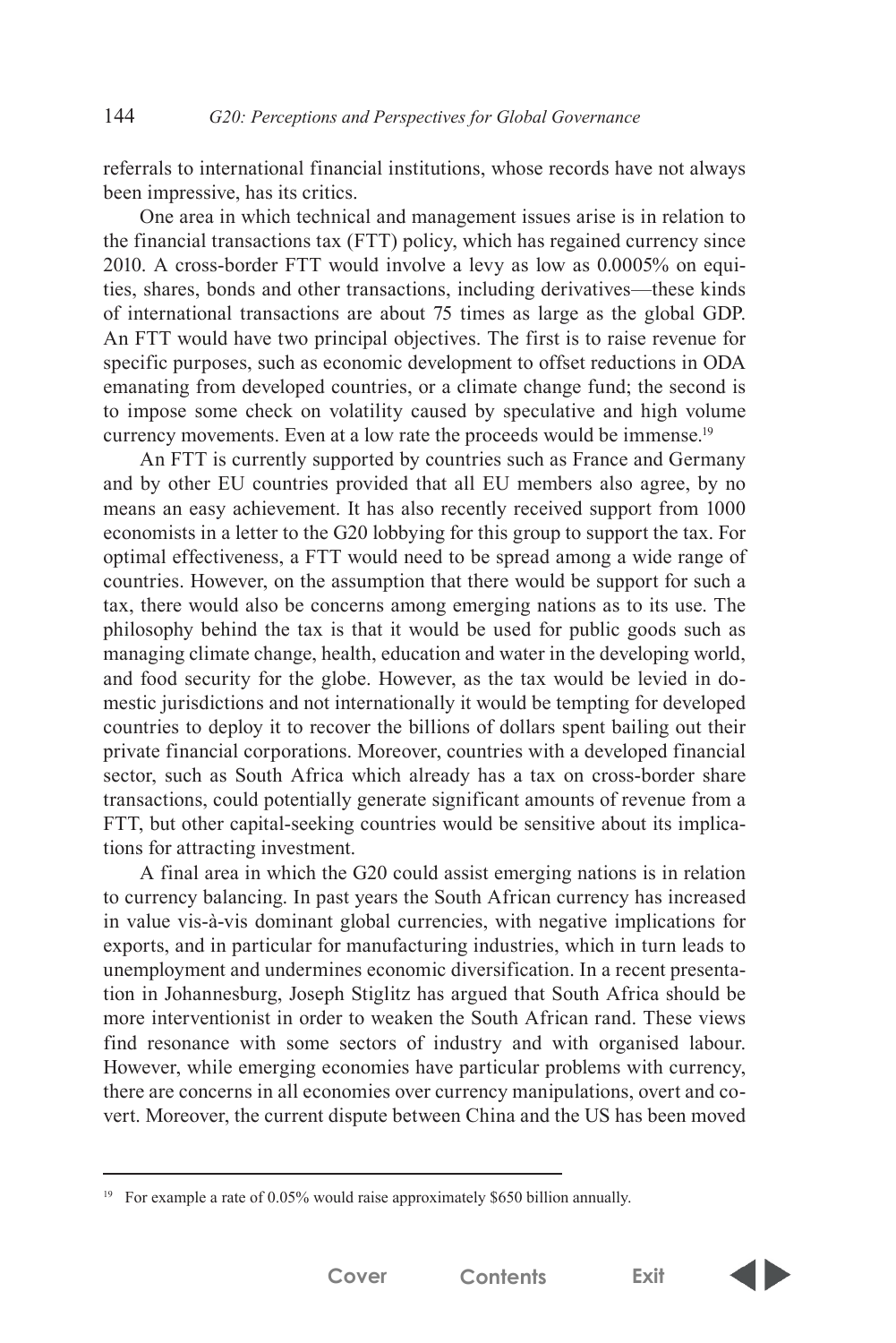out of the G20 to bilateral discussions in the "G2" grouping where the debate is over whether China releases the Yuan immediately from its low peg or its adjustment is a gradual process. While the international community has an interest in these outcomes, it is not privy to their deliberations. As an informal organisation without a treaty, charter or specific mandate, the G20 is not able to preclude the leakage of such issues to other institutions or groupings.

### **Conclusion**

While the G20, in its current manifestation, operates to a significant extent at a level of political symbolism, it does have some influence in setting agendas for the global economy, in framing the discourse through which debates occur, and in promoting certain policies and programmes.

Emerging nations in the grouping are faced with the prisoner's dilemma: if individual countries go along with the policies of the dominant (G7) nations they will benefit, over and above other emerging economies, from being compliant globalisation citizens. However, if all submit to the will of the dominant economies all will be worse off than before. Membership of the G20 provides potential political leverage but it has to be managed adroitly so that participation does not only serve to legitimise a pre-ordained agenda.

At the same time, the inter-dependence among national economies brought about through globalisation precludes any simple power equation within the G20. Financial inter-dependence creates a mutual vulnerability which potentially affects all states and attempts to organize and integrate emerging economies into the global order impact on the developed world.<sup>20</sup> The interdependence not only necessitated expansion of the G20 to include emerging markets but also required some new political space for the articulation of their policies and priorities. Whatever the original intentions in the creation of the G20, its institutions have always provided the potential for unexpected outcomes.

While South Africa's involvement in the institution might seem no different to that of other emerging markets, its position in the BRICS provides new political opportunities. Here, it is important to acknowledge the extent to which the G20 will be a site of political competition. It is a truism that the global political economy is currently undergoing significant shifts in economic and political power as some economies surge and others retreat. Some of these power dynamics will be played out in the G20 itself, suggesting that the institution will not only be a potentially stabilising force in the global economy but will itself be prone to destabilisation. For this reason, the emerging economies





<sup>20</sup> See Randall Germaine, "Global Financial Governance and the Problem of Inclusion". (2001) 7 *Global Governance* 411.